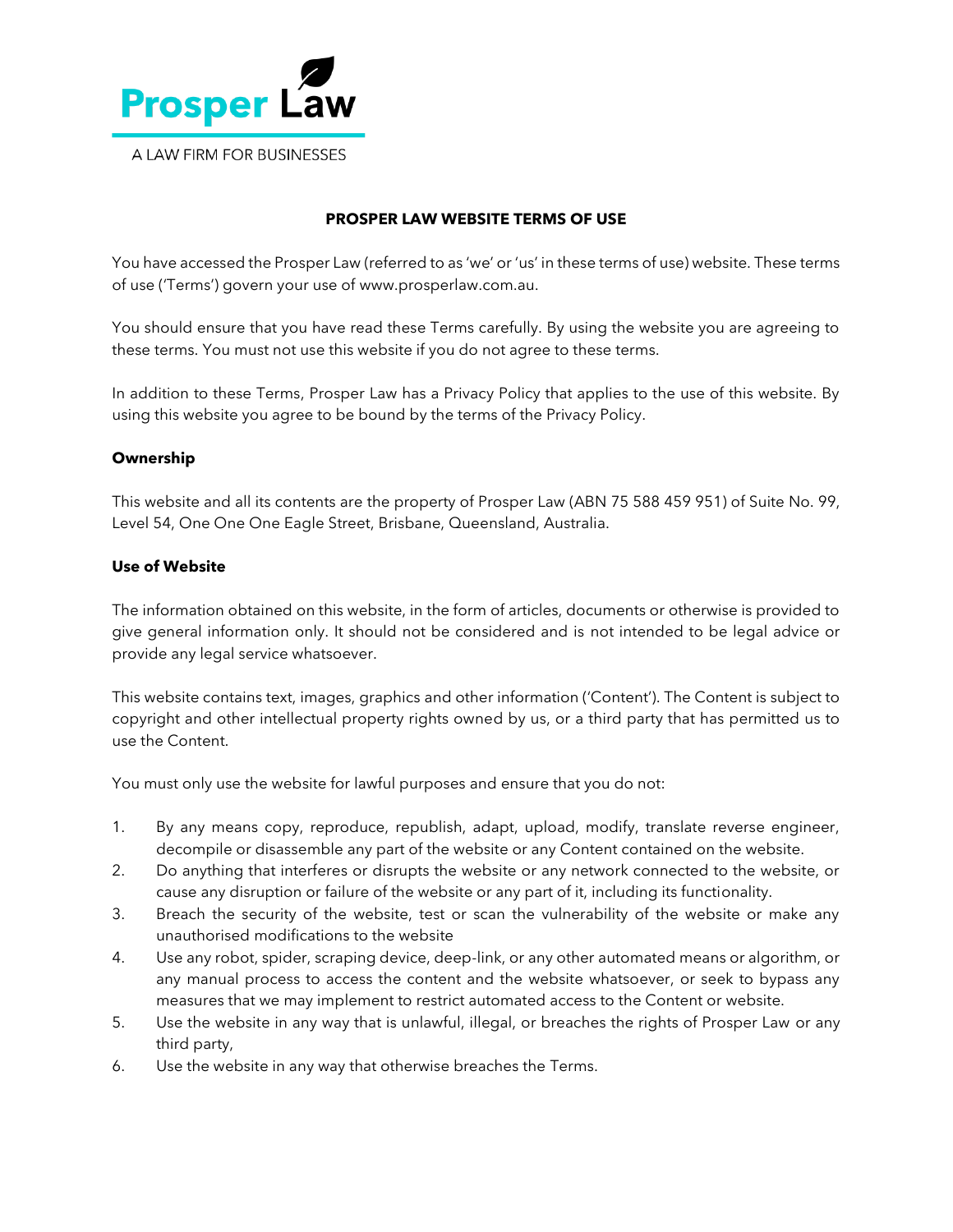

## **Disclaimer**

This website may contain information, opinion or commentary about the law and the application of the law ('Legal Information'). Any Legal Information is not, and is not a substitute for, legal advice and may not be relevant or applicable to your individual circumstances. You must consult with a qualified lawyer and must not rely upon any Legal Information.

The content on this website is provided on an "as is" basis and we do not warrant or guarantee:

- 1. The completeness or accuracy of the content, including whether the website will be uninterrupted, free of errors, or fit for a particular purpose;
- 2. That any defects will be corrected immediately; and
- 3. That the website will be free from viruses or any other contamination.

To the fullest extent permitted by law:

- 1. We are not liable for any loss, damage, liabilities or claims and expenses that you may suffer due to the use of the website, including the use of any information on it.
- 2. We exclude all representations, warranties, implied terms (including those implied by statute, custom, law or otherwise) in relation to the website or the content, except as expressly set out in these Terms.

## **Third-party Content**

This website may contain information from other websites or hyperlinks to websites operated by third parties. Prosper Law provides these for your information and convenience only. We are not responsible for and do not endorse the content of any such information or website. If you chose to visit the thirdparty website or rely on third party information, you do so at your own risk.

#### **Cookies**

This website uses cookies. Cookies are text files that contain small pieces of data (such as a username and password). Cookies are used to identify your computer as you use a computer network and are used to help improve your experience as a user of our website.

#### **Credit Card Information**

We do not store any credit card information that you provide. Payments made via the website are securely managed by our third-party payment gateway vendor in compliance with relevant standards.